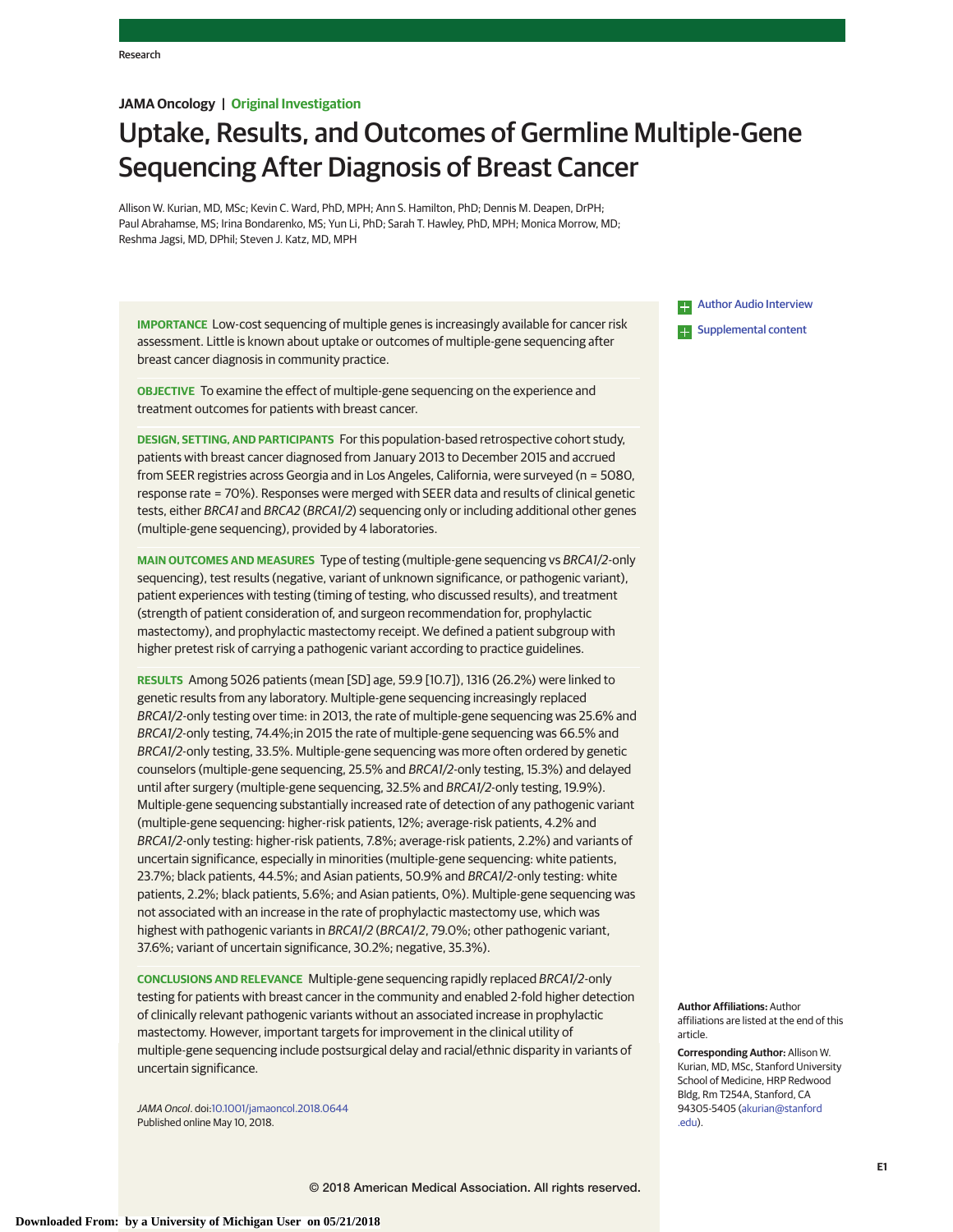ermline genetic testing in patients newly diagnosed<br>with cancer has the potential to reduce disease bur-<br>den through secondary prevention and targeted thera-<br>piec. Thus, there is enermous peed to understand how so. with cancer has the potential to reduce disease burpies. Thus, there is enormous need to understand how genetic testing is being integrated into practice for patients newly diagnosed with cancer and the impact of results on treatment decisions.<sup>1</sup> Additionally, testing relatives of patients with cancer who carry pathogenic variants is a potentially efficient strategy for population-wide cancer prevention.<sup>2</sup> Recent advances in next-generation, massively parallel sequencing and regulatory changes have made low-cost, more comprehensive genetic testing increasingly accessible.<sup>3-5</sup> After 2 decades when only 2 breast cancer–associated genes (*BRCA1* and*BRCA2* [*BRCA1/2*]) were routinely sequenced, panels of up to 90 cancer-associated genes are now widely available. As clinical whole-genome sequencing becomes increasingly feasible, it is crucial to understand the implications of expanded genetic testing on practice and patient experiences. Yet virtually nothing is known about the uptake, results, or consequences of multiple-gene sequencing in community practice.

To address this gap, we examined uptake and outcomes ofmultiple-gene sequencing in a large, population-based, contemporary cohort of patients recently diagnosed with breast cancer. The iCanCare study began accrual 1 month after a US Supreme Court decision led to markedly lower costs of multiple-gene sequencing for breast cancer risk.<sup>4</sup> We linked information on genetic test use and results directly from 4 genetic laboratories that perform most germline testing for patients with breast cancer in the study regions. We integrated this information with patient survey and Surveillance, Epidemiology and End Results (SEER) registry clinical data to examine trends, results, and consequences of multiple-gene vs*BRCA1/ 2*-only sequencing.

# **Methods**

#### Study Sample and Data Collection

As previously reported,  $6-12$  the iCanCare study identified women aged 20 to 79 years, diagnosed with stages 0 to II breast cancer, and reported to the Georgia or Los Angeles County SEER registries. Exclusion criteria of the iCanCare study included: prior breast cancer, tumors larger than 5 cm or with more than 3 involved lymph nodes. Patients were mailed survey materials and a \$20 cash gift between July 2013 and August 2015. We used a modified Dillman method<sup>13</sup> to encourage response (median [SD] time from diagnosis to survey completion: 6.0 [2.8] months). We sent surveys to 7810 patients: 507 were ineligible owing to exclusions noted above or were deceased, institutionalized, too ill, or unable to complete a survey in Spanish or English, leaving 7303 patients. The survey was completed by 5080 eligible patients (response rate = 70%) and was published previously.<sup>11</sup>

Survey responses weremerged with SEER clinical data and genetic testing information obtained from 4 laboratories (Ambry Genetics, Aliso Viejo, CA; GeneDx, Gaithersburg, MD; Invitae, San Francisco, CA; Myriad Genetics, Salt Lake City, UT) **Question** What are the results and outcomes of more comprehensive genetic sequencing after diagnosis of breast cancer?

**Findings** In this population-based study, multiple-gene sequencing markedly replaced BRCA1- and BRCA2-only tests and enabled 2-fold higher detection of clinically relevant pathogenic variants without an associated increase in prophylactic mastectomy. Multiple-gene sequencing was more often delayed postsurgery and yielded much higher rates of variants of uncertain significance, particularly in racial/ethnic minorities.

**Meaning** Multiple-gene sequencing rapidly replaced more limited testing and enabled 2-fold higher detection of clinically relevant findings, but important targets for improvement include postsurgical delay and racial/ethnic disparity in variants of uncertain significance.

that tested patients in the study regions. Test type and results were merged to 5026 patients with complete information on all variables for SEER-genetic testing linkage using a probabilistic matching strategy performed by Information Management Services, Inc (IMS). The Safe Harbor method was used to deidentify the data set before transfer to the University of Michigan for analysis.14 Questions about germline testing experiences were added for the latter half of study participants.

The collaboration was covered under data use agreements between the University of Michigan, genetic laboratories, and IMS. The research was approved by institutional review boards of the University of Michigan, Emory University, the University of Southern California, the Georgia Department of Public Health, the California State Committee for the Protection of Human Subjects, and California Cancer Registry. Signed consent was waived for the survey. Waivers of informed consent and authorization were approved given the use of a third-party honest broker to conduct the linkage and create a deidentified data set for analyses.

#### Testing Measures From Laboratories

All participating laboratories were Clinical Laboratory Improvement Amendments (CLIA)-certified and conformed to variant interpretation standards of the American College of Medical Genetics.15,16 Genetic laboratories provided sequencing results at the level of the gene tested (eg, *BRCA1*) and the clinical interpretation sent to the ordering clinician (consisting of pathogenic, likely pathogenic, uncertain significance, likely benign, or benign).We grouped interpretations of pathogenic and likely pathogenic together as pathogenic, and grouped likely benign and benign together as benign. A test that assessed only *BRCA1/2* was categorized as a *BRCA1/2* only test; a test including any additional gene (eg,*ATM*,*CHEK2*) was categorized as multiple-gene sequencing. If patients received both on separate occasions (eg, a*BRCA1/2*-only test and later multiple-gene sequencing), they were coded as having received multiple-gene sequencing. We created mutually exclusive results categories as follows: (1) negative for a pathogenic variant or variant of uncertain significance (VUS) in any gene; (2) 1 or more VUS but no pathogenic variant in any gene;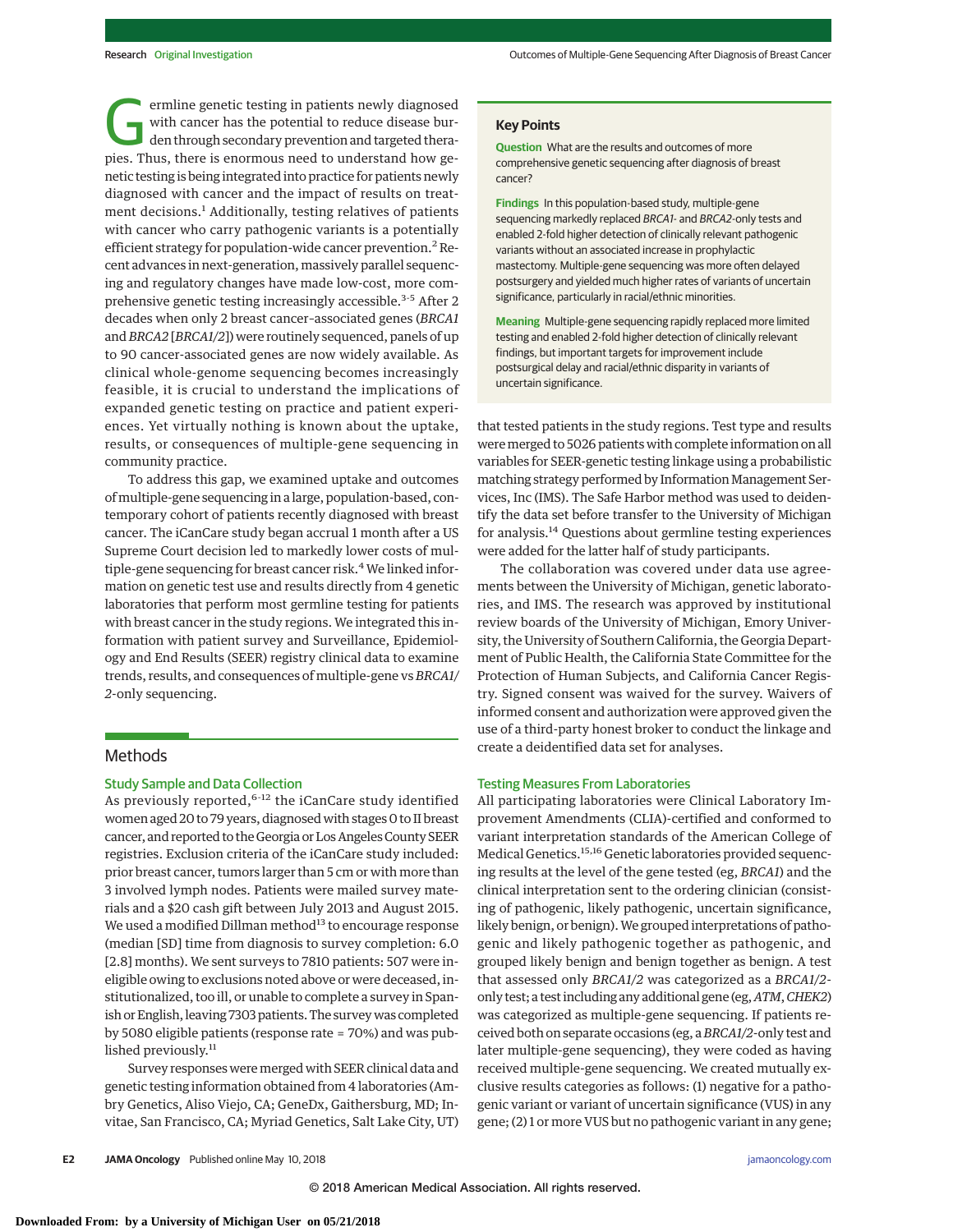#### Figure. Trends in Genetic Test Type



BRCA1 and BRCA2 (BRCA1/2)-only vs multiple-gene sequencing for 5026 patients with complete information on all variables. Blue lines represent multiple-gene sequencing, and orange lines represent BRCA1/2-only sequencing; solid lines represent patients at higher pretest risk of pathogenic mutation carriage, and dashed lines represent patients at average risk.

(3) positive for a pathogenic variant in*BRCA1/2* (patients in this category could have VUS but no pathogenic variant in another gene); or (4) positive for a pathogenic variant in another gene (patients could have VUS in any gene).

## Testing Experience Measures From Surveys

Test experience measures included timing (before cancer diagnosis, after diagnosis but before surgery, after surgery) along with who ordered the test and discussed results with the patient (surgeon, medical oncologist, genetic counselor, or multiple health professionals [both surgeon and medical oncologist]). Treatment experiences from patient report included how strongly the patient considered contralateral prophylacticmastectomy (5-point Likert scale from "not at all" to "very strongly," collapsed to binary categories of "strongly" vs "less strongly"); how strongly their surgeon recommended prophylactic mastectomy (also collapsed to "strongly" vs "less strongly"); and whether they received prophylactic mastectomy.

#### Risk Measures From Surveys and SEER

We created ameasure of higher pretest risk for pathogenic variant carriage using SEER-reported tumor characteristics and selfreported family cancer history, consistent with the National Comprehensive Cancer Network (NCCN) guidelines and used in our prior work.<sup>11,12,17</sup> Patients were considered at higher pretest risk if they had any of the following: 45 years or younger at breast cancerdiagnosis, triple-negative breastcancerdiagnosed at younger than 60 years; any relative with ovarian cancer, sarcoma, or male breast cancer; 2 or more first-degree relatives with breast cancer (for patients diagnosed at 50 years or younger, 1 ormore firstdegree relative with breast cancer); Ashkenazi Jewish ancestry; or family history of a pathogenic variant conferring high risk (eg, *BRCA1/2*). Other covariates included age (<50 years vs ≥50 years), race/ethnicity (white non-Hispanic, black, Hispanic, or Asian), tumor laterality (unilateral, bilateral), partner status, income level, insurance status, and geographic site.

#### Statistical Methods

We examined testing use by test type and pretest risk among all patients. We used a generalized logit model without adjustment for covariates to estimate trends in test type among testers over time. Among tested patients, we evaluated the association of multiple-gene sequencing vs *BRCA1/2*-only testing with clinical and sociodemographic covariates using logistic regression that also controlled for time. We examined results by clinical and sociodemographic subgroups and treatment experiences by test results. We described patient testing experiences by test type in the subgroup that was asked these questions. We used survey design and nonresponse weights to compensate for the differential probability of patient selection and survey nonresponse among subgroups with various characteristics.<sup>12</sup>

# **Results**

## Patient Characteristics

Among 5026 respondents with complete data (eFigure 1 in the [Supplement\)](https://jama.jamanetwork.com/article.aspx?doi=10.1001/jamaoncol.2018.0644&utm_campaign=articlePDF%26utm_medium=articlePDFlink%26utm_source=articlePDF%26utm_content=jamaoncol.2018.0644), 1316 (26.2%) had any genetic test results (588 multiple-gene sequencing and 728 *BRCA1/2*-only testing). The total sample was racially diverse, with 2508 non-Hispanic white patients (51.3%), 908 black patients (18.1%), 950 Hispanic patients (18.9%), 461 Asian patients (9.2%), and 127 patients (2.5%) of other, unknown, or missing race/ethnicity. Patients who received *BRCA1/2*-only were generally similar to those who received multiple-gene sequencing (eTable 1 in the [Supplement\)](https://jama.jamanetwork.com/article.aspx?doi=10.1001/jamaoncol.2018.0644&utm_campaign=articlePDF%26utm_medium=articlePDFlink%26utm_source=articlePDF%26utm_content=jamaoncol.2018.0644).

### Genetic Test Uptake Over Time

There was no change over time in the proportion of patients receiving any genetic test (approximately one-quarter). However, there was substantial change in test type over time, with multiple-gene sequencing increasingly replacing *BRCA1/2* only testing for patients at both higher and average pretest risk (Figure). From the first half of 2013 to the first half of 2015, the rate ofmultiple-gene sequencing increased from 4.8% to 19.6% while the rate of *BRCA1/2*-only testing decreased from 22.6% to 10.0%. Thus, among tested patients, multiple-gene sequencing increasingly replaced*BRCA1/2*-only testing over time (2013: multiple-gene sequencing, 25.6%;*BRCA1/2-*only testing, 74.4% vs 2015:multiple-gene sequencing, 66.5%;*BRCA1/2-*only testing, 33.5%).

#### Correlates Among Testers of Test Type

On multivariable analysis of receiving multiple-gene sequencing vs*BRCA1/2*-only testing, there was no association with pretest risk of pathogenic variant carriage (eFigure 2 in the [Supple](https://jama.jamanetwork.com/article.aspx?doi=10.1001/jamaoncol.2018.0644&utm_campaign=articlePDF%26utm_medium=articlePDFlink%26utm_source=articlePDF%26utm_content=jamaoncol.2018.0644)[ment\)](https://jama.jamanetwork.com/article.aspx?doi=10.1001/jamaoncol.2018.0644&utm_campaign=articlePDF%26utm_medium=articlePDFlink%26utm_source=articlePDF%26utm_content=jamaoncol.2018.0644). Educational attainment was also not associated with test type. Somewhat greater use of multiple-gene sequencing was observed in older patients, Asian patients, and Georgia residents.

# Patient Experiences of Genetic Test Ordering, Discussion, and Timing

Among the second half of the study cohort that was asked questions about testing experiences (n = 2443), 639 patients linked to genetic test results from any laboratory, of whom 547 recalled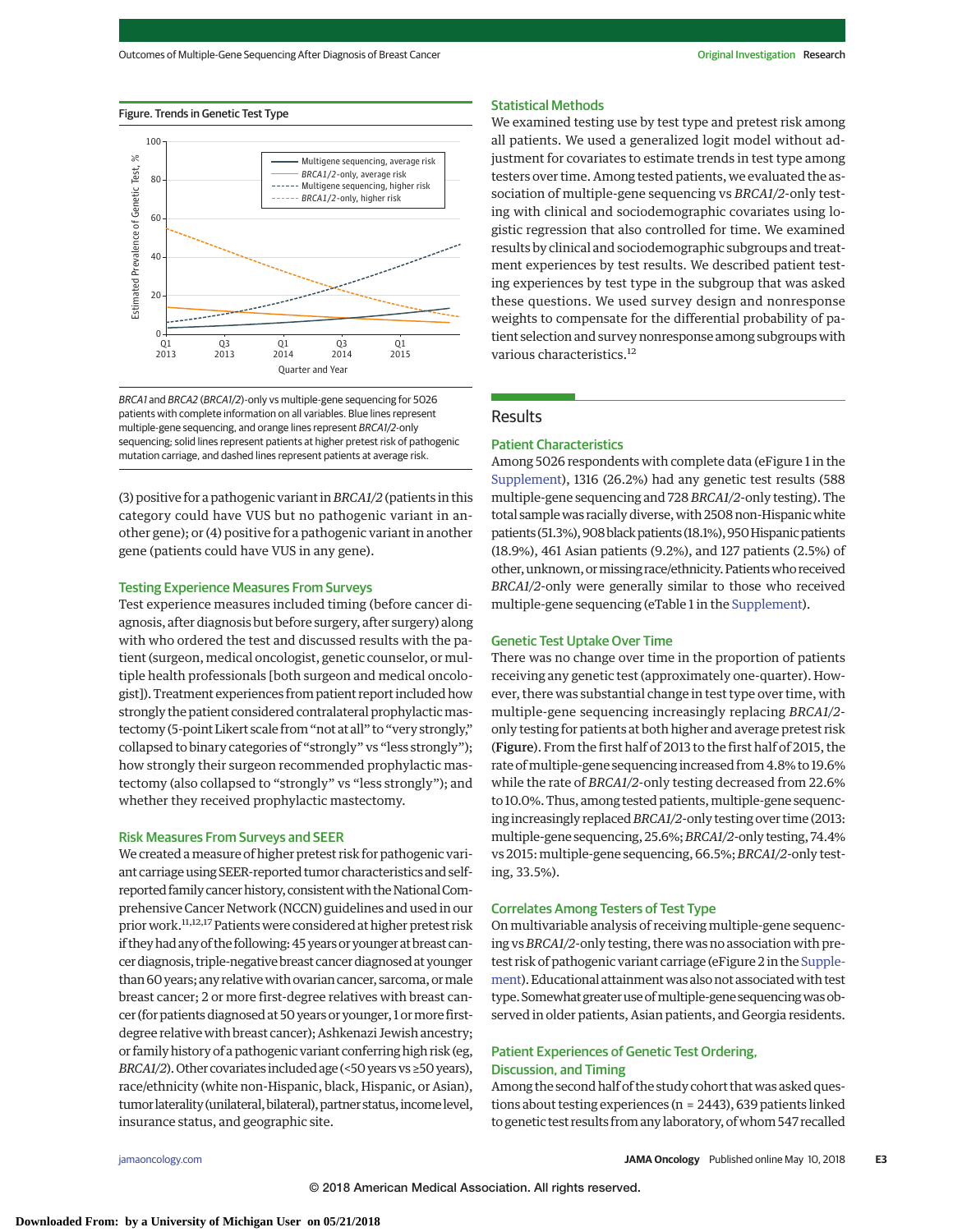testing (Table 1). Although surgeons most frequently ordered both types of genetic testing, genetic counselors weremore often the ordering clinician for multiple-gene sequencing vs *BRCA1/2*-only testing (25.5% vs 15.3%;*P* < .001). Testing results weremost commonly discussed by a genetic counselor, particularly for patients who received multiple-gene sequencing vs

| Table 1. Patient Experiences with Genetic Testing <sup>a</sup> by Genetic Test Type |                                                                |                                 |  |  |  |  |
|-------------------------------------------------------------------------------------|----------------------------------------------------------------|---------------------------------|--|--|--|--|
| <b>Test Characteristic</b>                                                          | <b>Multiple-Gene</b><br>Sequencing <sup>b</sup><br>$(n = 341)$ | BRCA1/2<br>Onlyb<br>$(n = 298)$ |  |  |  |  |
| Clinician ordering test results ( $n = 504$ )                                       |                                                                |                                 |  |  |  |  |
| Surgeon                                                                             | 47.3                                                           | 50.2                            |  |  |  |  |
| Medical oncologist                                                                  | 27.2                                                           | 34.5                            |  |  |  |  |
| Genetic counselor                                                                   | 25.5                                                           | 15.3                            |  |  |  |  |
| Clinician(s) who discussed test results<br>$(n = 500)$                              |                                                                |                                 |  |  |  |  |
| Surgeon only                                                                        | 14.6                                                           | 25.8                            |  |  |  |  |
| Medical oncologist only                                                             | 11.4                                                           | 244                             |  |  |  |  |
| Genetic counselor                                                                   | 69.8                                                           | 42 $\Omega$                     |  |  |  |  |
| Multiple health professionals <sup>c</sup>                                          | 47                                                             | 7.8                             |  |  |  |  |
| Timing of test ( $n = 541$ )                                                        |                                                                |                                 |  |  |  |  |
| Before diagnosis                                                                    | 3.9                                                            | 3.0                             |  |  |  |  |
| After diagnosis but before surgery                                                  | 63.6                                                           | 77.1                            |  |  |  |  |
| After surgery                                                                       | 32.5                                                           | 19.9                            |  |  |  |  |

Abbreviation: BRCA1/2, BRCA1 and BRCA2.

 $a$  In the second half of the survey (n = 2443), 639 patients linked to genetic testing of whom 547 recalled that they received testing. Differing numbers in the Table rows reflect small numbers of missing responses to the items. Analyses are weighted to compensate for the differential probability of patient selection and survey nonresponse among subgroups with various characteristics.

**b** Weighted percentages are shown. All comparisons are statistically significant  $(P < .001)$ .

<sup>c</sup> Surgeons and medical oncologists.

*BRCA1/2*-only testing(69.8% vs42.0%;*P* < .001). Althoughmost tests were performed before surgery, multiple-gene sequencing recipients were more likely to report delay in testing until after surgery (32.5% vs 19.9% for*BRCA1/2*-only testing;*P* < .001).

## Genetic Test Results Among Testers by Pretest Risk

The 51 genes for which test results were provided by laboratories are in eTable 2 in the [Supplement.](https://jama.jamanetwork.com/article.aspx?doi=10.1001/jamaoncol.2018.0644&utm_campaign=articlePDF%26utm_medium=articlePDFlink%26utm_source=articlePDF%26utm_content=jamaoncol.2018.0644) In both patients deemed higher risk and average pretest risk, pathogenic variants were detected 2 times as often with multiple-gene sequencing (in any gene: higher pretest risk, 12.5%; average risk, 4.2%) (Table 2) as *BRCA1/2*-only testing (in *BRCA1/2*: higher risk, 7.8%; average risk, 2.2%). The other genes in which patients had pathogenic variants were: *APC* (n = 2), *ATM* (n = 3), *BARD1* (n = 1),*BRIP1* (n = 2),*CHEK2*(n = 4),*MLH1* (n = 1),*MSH6* (n = 1), *NBN* (n = 1), *NF1* (n = 1), *PALB2* (n = 3), *PMS2* (n = 2), *RAD50* (n = 1), *RAD51C* (n = 2), and *RAD51D* (n = 1). No patient had pathogenic variants in *BRCA1/2* and another gene. Variants of uncertain significance were 10-fold more frequent with multiple-gene sequencing (higher risk, 27.1%; average risk, 32.9%) than *BRCA1/2*-only testing (higher risk, 3.6%; average risk, 1.8%). There were substantial racial/ ethnic differences in VUS prevalence. These differences were much larger in magnitude with multiple-gene sequencing (white patients, 23.7%; black patients, 44.5%; Asian patients, 50.9%) than with *BRCA1/2*-only testing (white patients, 2.2%; black patients, 5.6%; Asian patients, 0%. (Table 2).

# Impact of Genetic Results on Prophylactic Mastectomy **Outcomes**

Pathogenic *BRCA1/2* variants were more strongly associated than any other test result with all prophylactic mastectomyrelated outcomes (Table 3). This included patients who strongly considered prophylactic mastectomy (*BRCA1/2* pathogenic variant, 80.3%; other pathogenic variant, 39.8%; *P* < .001), pa-

| Table 2. Genetic Test Results by Test Type, Pretest Risk, and Racial/Ethnic Groups <sup>a</sup> |  |
|-------------------------------------------------------------------------------------------------|--|
|-------------------------------------------------------------------------------------------------|--|

| Table 2. Genetic Test Results by Test Type, Fretest Risk, and Racial/Ltnnic Groups |                                                |            |                             |                                 |            |                 |  |
|------------------------------------------------------------------------------------|------------------------------------------------|------------|-----------------------------|---------------------------------|------------|-----------------|--|
|                                                                                    | <b>Multiple-Gene Sequencing</b><br>$(n = 588)$ |            | BRCA1/2 Only<br>$(n = 728)$ |                                 |            |                 |  |
| Characteristic                                                                     | Pathogenic Variant <sup>b</sup>                | <b>VUS</b> | <b>Negative</b>             | Pathogenic Variant <sup>b</sup> | <b>VUS</b> | <b>Negative</b> |  |
| Patient Pretest Risk Level <sup>c</sup>                                            |                                                |            |                             |                                 |            |                 |  |
| Average risk                                                                       | 4.2                                            | 32.9       | 63.0                        | 2.2                             | 1.8        | 96.0            |  |
| Higher risk                                                                        | 12.5                                           | 27.1       | 60.5                        | 7.8                             | 3.6        | 88.6            |  |
| Race                                                                               |                                                |            |                             |                                 |            |                 |  |
| White, non-Hispanic                                                                | 9.3                                            | 23.7       | 67.0                        | 5.3                             | 2.2        | 92.5            |  |
| <b>Black</b>                                                                       | 7.1                                            | 44.5       | 48.4                        | 6.9                             | 5.6        | 87.5            |  |
| Hispanic                                                                           | 13.9                                           | 23.8       | 62.3                        | 5.2                             | 3.7        | 91.0            |  |
| Asian                                                                              | 1.6                                            | 50.9       | 47.5                        | 1.7                             | 0.0        | 98.3            |  |

Abbreviations: BRCA1/2, BRCA1 and BRCA2; VUS, variant of unknown significance.

<sup>a</sup> Weighted row percentages within test type. Rates may not sum to 100% due to rounding. Test result differences between test types were compared using Rao Scott  $\chi^2$  tests and were significant (P < .001) for every risk and race group category.

<sup>b</sup> In total, 64 pathogenic variants were in BRCA1/2, and 24 were in other genes. The other genes in which patients had pathogenic variants were: APC (2), ATM (3), BARD1 (1), BRIP1 (2), CHEK2 (4), MLH1 (1), MSH6 (1), NBN (1), NF1 (1), PALB2 (3), PMS2 (2), RAD50 (1), RAD51C (2), and RAD51D (1). The total number of

pathogenic variants is 25 because 1 patient had 2 pathogenic variants.

<sup>c</sup> Patients were considered at higher pretest risk if they had any of the following: 45 years or younger at breast cancer diagnosis, triple-negative breast cancer diagnosed at age younger than 60 years; any relative with ovarian cancer, sarcoma, or male breast cancer; 2 or more first-degree relatives with breast cancer (for patients diagnosed at 50 years or younger, 1 or more first-degree relative with breast cancer); Ashkenazi Jewish ancestry; or family history of a pathogenic variant conferring high risk (eg, BRCA1/2), consistent with criteria for genetic testing according to guidelines of the National Comprehensive Cancer Network.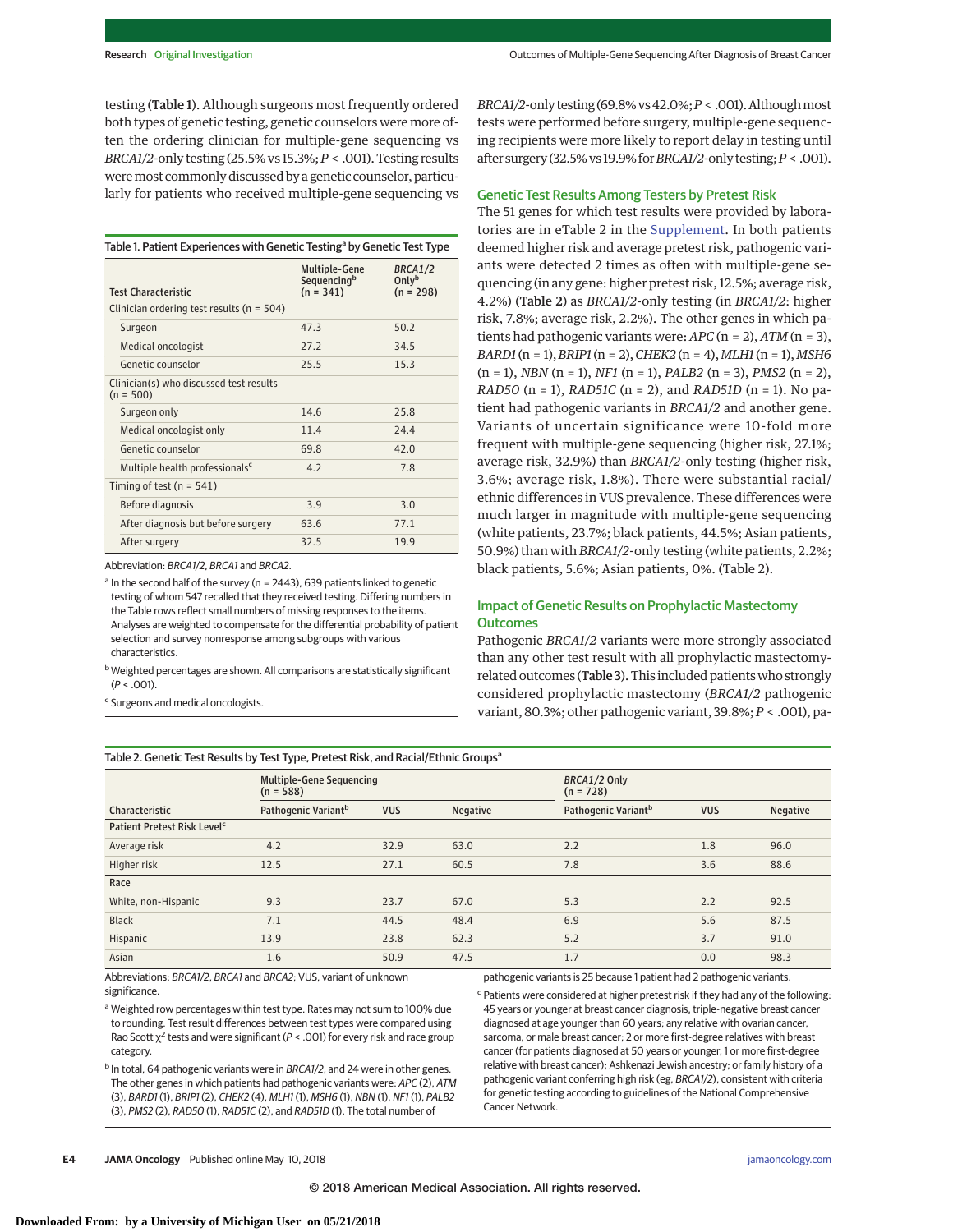Table 3. Impact of Test Results on Prophylactic Mastectomy Outcomes

| <b>Genetic Test Result</b>                          | <b>Patient Strongly Considered</b><br>Prophylactic Mastectomy <sup>a</sup> | Surgeon Recommended<br>Prophylactic Mastectomy <sup>a</sup>                | <b>Patient Received</b><br>Prophylactic Mastectomy <sup>a</sup> |
|-----------------------------------------------------|----------------------------------------------------------------------------|----------------------------------------------------------------------------|-----------------------------------------------------------------|
| BRCA1/2 pathogenic variant ( $n = 64$ )             | 80.3                                                                       | 51.4                                                                       | 79.0                                                            |
| Other pathogenic variant <sup>b</sup> ( $n = 24$ )  | 39.8                                                                       | 10.3                                                                       | 37.6                                                            |
| VUS only ( $n = 198$ )                              | 38.8                                                                       | 14.4                                                                       | 30.2                                                            |
| Negative ( $n = 1030$ )                             | 43.7                                                                       | 14.1                                                                       | 35.3                                                            |
| Abbreviation: VUS, variant of unknown significance. |                                                                            | (3), BARD1(1), BRIP1(2), CHEK2(4), MLH1(1), MSH6(1), NBN(1), NF1(1), PALB2 |                                                                 |

a Weighted percent consideration, recommendation, and receipt of

prophylactic mastectomy: all P < .001.

<sup>b</sup> The other genes in which patients had pathogenic variants were APC (2), ATM

tients' report of surgeons' strong recommendation for prophylacticmastectomy (*BRCA1/2*-positive disease, 51.4%; other pathogenic variant, 10.3%; *P* < .001) and prophylactic mastectomy receipt (*BRCA1/2*pathogenic variant, 79.0%; other pathogenic variant, 37.6%; VUS, 30.2%; no pathogenic variants or VUS, 35.3%; *P* < .001).

## **Discussion**

We report the first population-based study of germline multiple-gene sequencing in community practice, with results supplied directly from testing laboratories and linked to SEER data. One-quarter of patients with newly diagnosed breast cancer had a linked genetic test result, and multiple-gene sequencing largely replaced *BRCA1/2*-only tests over a 2-year period. Similar to other reports in noncommunity based samples, 18-25 we found that multiple-gene sequencing was 2 times more likely to detect a pathogenic variant for which guidelines advise a change in care.<sup>17,26</sup> The greater yield of clinically relevant information with multiple-gene sequencing offers a major potential advantage over more limited *BRCA1/2*-only tests. Yet we identified 2 important limitations in the clinical utility of multiple-gene sequencing that must be addressed.

First, for many patients, multiple-gene sequencing was performed too late to influence treatment decision making. Patients more often had it postsurgery (32.5% vs 19.9% of patients with*BRCA1/2*-only testing), limiting use of results in decisions about surgical prevention of second cancers. This delay was not owing to patient characteristics, as we found no meaningful differences according to test type; nor was it likely owing to test characteristics, as turnaround time does not generally vary by gene number. The postsurgical delay associated with multiple-gene sequencing may reflect clinicians' recognition of its greater complexity and need for genetics expertise, as we found that multiple-gene sequencing was significantly more likely to be ordered and discussed by a genetic counselor than was *BRCA1/2*-only testing. However, clinicians may not consult experts early enough and rapid access to genetic counseling is not universally available, which may explain the delay associated with testing more genes.<sup>11,12,27</sup> Since results often come too late to guide surgical choices, the full benefits of multiple-gene sequencing are not achieved.

A second limitation with multiple-gene sequencing was a substantial racial disparity in the clinical validity of results.

There was a marked difference in VUS rates on multiple-gene sequencing by race/ethnicity, from 23.7% in non-Hispanic white patients to 50.9% among Asian patients. The cause of this racial VUS gap is more social than biological: most genes were first sequenced in white patients, such that understanding of the normal spectrum of variation in other racial groups is limited (and perpetuated by testing access disparities).<sup>28</sup> Prior studies reported a racial/ethnic VUS disparity on *BRCA1/2* only testing29; we previously found that the racial VUS gap widens as more genes are sequenced.<sup>30</sup> With broader testing of a gene within a population, most VUS are reclassified to benign variants that are normal for that group.<sup>28</sup> Extensive VUS reclassification occurred over the last 2 decades of clinical *BRCA1/2* testing. Importantly, our results are the first to demonstrate its success in a population-based setting. While there is still some racial/ethnic disparity in VUS rates with *BRCA1/ 2*-only testing (non-Hispanic white patients, 2.2%; non-Hispanic black patients, 5.6%; Hispanic patients, 3.7%; Asian patients, 0%), the absolute magnitude of this disparity is much smaller than it used to be.29 Our findings with *BRCA1/2*-only testing offer strong, population-based evidence that the racial/ ethnic VUS gap can be bridged. It is a crucial priority to resolve persistent racial/ethnic disparities in genetic information, particularly as increasingly comprehensive sequencing tests enter clinical practice.

(3), PMS2 (2), RAD50 (1), RAD51C (2), and RAD51D (1). The total number of pathogenic variants is 25 because 1 patient had 2 pathogenic variants.

Outcomes including prophylactic surgery have been studied after *BRCA1*/2 testing,<sup>31-33</sup> but little is known about outcomes after sequencing other cancer-associated genes.We assessed patients' consideration, reports of their surgeons' recommendation, and use of prophylactic mastectomy. These were no higher among patients with other pathogenic variants than among patients testing negative. This finding makes clinical sense because for most cancer-associated genes other than*BRCA1/2*, breast cancer risks are lower or nonexistent, and the evidence base is insufficient to support guideline recommendations for prophylactic mastectomy.<sup>17,26</sup> Another concern is the high VUS rate with multiple-gene sequencing, as we and others have found that clinicians may misinterpret VUS as an indication for prophylactic mastectomy.<sup>12,34</sup> Thus, our observation that the rate of prophylactic mastectomy was no higher for those with VUS vs negative results is reassuring.We note that the baseline rate of prophylactic mastectomy was high (35% among patients who tested negative), likely reflecting pretest preferences for this approach among patients who sought genetic testing. An important caveat is the more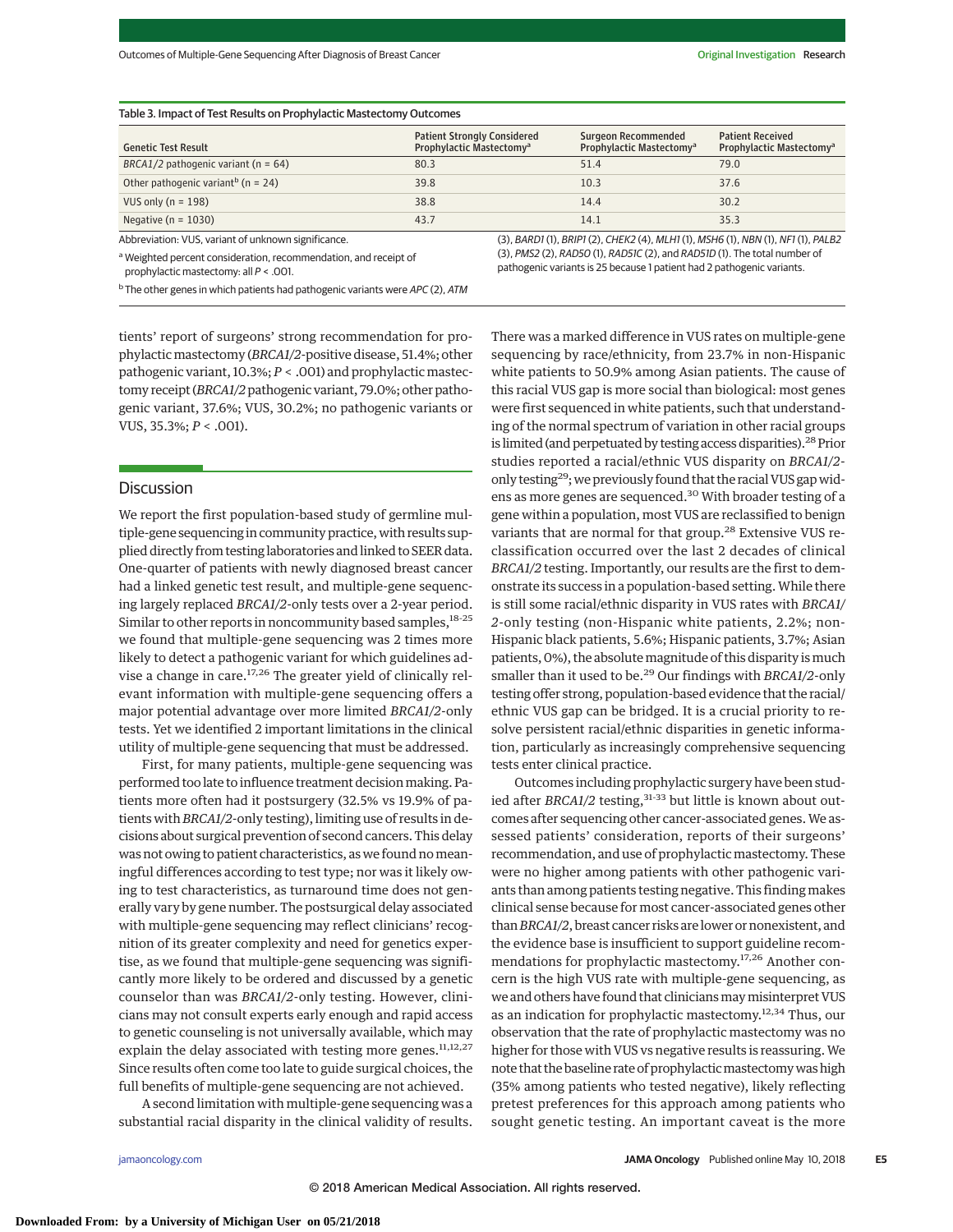frequent postsurgical delay of multiple-gene sequencing, which may mean that our findings underestimate the results of multiple-gene sequencing on surgical decision making. Longer-term follow-up will be essential to understand the impact of multiple-gene sequencing results on patients' decisions about breast cancer treatment and secondary cancer prevention.

## Strengths and Limitations

This study has strengths and limitations. Its strengths include a diverse, population-based contemporary sample accrued from SEER registries and enriched by genetic results provided directly by testing laboratories; detailed clinical data; and a high response rate. Limitations include uncertainty about the completeness of testing ascertainment. Some tests may have been missed if performed outside of collaborating laboratories. However, surveyed clinicians reported sending nearly all germline genetic tests to these 4 laboratories, and the linkage rate of 26% closely approximates patient report of testing in our prior work.<sup>11,12</sup> Given the small number of pathogenic variants in genes other than *BRCA1/2*, we could not analyze outcomes such as prophylactic mastectomy by specific gene affected. We did not collect data on other outcomes such as prophylactic salpingo-oophorectomy, secondary cancer screening, or genetic testing of family members. The iCanCare study oversampled patients with hormone-receptor positive disease and thus underrepresents patients with triple-negative cancers who may have higher mutation prevalence.<sup>25,35</sup> Patients were accrued from 2 large, diverse regions, and results may not generalize to all patients in the United States with breast cancer. Genetic testing has evolved rapidly: ongoing follow-up will be needed to capture the latest uptake trends. Despite limitations, this study demonstrates the power of genetic data linkage to enhance clinical relevance of information from population-based cancer registries.

## **Conclusions**

Much is at stake with efforts to integrate multiple-gene sequencing into cancer care. Guidelines for managing pathogenic variants in various cancer susceptibility genes are evolving rapidly, as is genetically targeted treatment with the success of poly (adenosine diphosphate-ribose) polymerase inhibitors.<sup>17,36</sup> Furthermore, a strategy of widespread and more comprehensive testing in patients with cancer may be the most cost-effective approach to identifying genetic predisposition in families. $2,37$ 

Breast cancer is an important early exemplar of the experiences and consequences of more expansive genetic testing in practice. Our findings demonstrate that sequencing more genes offers the potential advantage of more clinically valuable information and also pinpoints gaps that must be bridged to realize that potential. First, testing needs to be optimally targeted to patients deemed higher risk and accompanied by appropriate counseling. Second, testing must be more timely for patients with newly diagnosed cancer. Solving this problem will require more attention by surgeons and availability of efficient patient triage to genetic expertise, enabling faster test selection, results communication and follow-up. New care delivery models, encompassing more and better-integrated genetic counselors along with supportive technology, such as clinical decision tools, will be crucial to the success of precision oncology. Third, VUS reclassification efforts are essential to resolve the racial/ethnic disparity in the clinical utility of sequencing more and less familiar genes. Finally, although outcomes suggest clinically appropriate response to test results (pathogenic variants in *BRCA1/2* were strongly associated with prophylactic mastectomy; other pathogenic variants, VUS and negative results were less so), more research is needed about the long-term consequences of multiple-gene sequencing in cancer patients and their relatives.

#### ARTICLE INFORMATION

**Accepted for Publication:** February 9, 2018 **Published Online:** May 10, 2018. doi[:10.1001/jamaoncol.2018.0644](https://jama.jamanetwork.com/article.aspx?doi=10.1001/jamaoncol.2018.0644&utm_campaign=articlePDF%26utm_medium=articlePDFlink%26utm_source=articlePDF%26utm_content=jamaoncol.2018.0644)

**Author Affiliations:** Departments of Medicine and Health Research and Policy, Stanford University, Stanford, California (Kurian); Department of Epidemiology, Rollins School of Public Health, Emory University, Atlanta, Georgia (Ward); Department of Preventive Medicine in the Keck School of Medicine, Keck School of Medicine, University of Southern California, Los Angeles (Hamilton, Deapen); Department of Biostatistics, School of Public Health, University of Michigan, Ann Arbor (Abrahamse, Bondarenko, Li); Department of Internal Medicine, Division of General Medicine, Department of Health Management and Policy, School of Public Health, University of Michigan, Ann Arbor, and Veterans Administration Center for Clinical Management Research, Ann Arbor VA Health Care System, Ann Arbor (Hawley); Memorial Sloan-Kettering Cancer Center, Department of Surgery, New York, New York (Morrow); Center for Bioethics and Social Science in Medicine, Oncology, Department of Radiation, University of Michigan, Ann Arbor (Jagsi); Department of Health

Management and Policy, School of Public Health, Department of Internal Medicine, University of Michigan, Ann Arbor, Michigan (Katz).

**Author Contributions:** Dr Katz and Ms Bondarenko had full access to all of the data in the study and take responsibility for the integrity of the data and the accuracy of the data analysis. Concept and design: Kurian, Ward, Li, Morrow, Jagsi, Katz. Acquisition, analysis, or interpretation of data: All authors. Drafting of the manuscript: Kurian, Deapen, Abrahamse, Bondarenko, Li, Katz. Critical revision of the manuscript for important intellectual content: Kurian, Hamilton, Ward,

Abrahamse, Li, Hawley, Morrow, Jagsi, Katz. Statistical analysis: Abrahamse, Bondarenko, Li. Obtained funding: Kurian, Jagsi, Katz. Administrative, technical, or material support: Hamilton, Deapen, Ward, Katz. Study supervision: Kurian, Hamilton, Ward, Katz.

**Conflict of Interest Disclosures:** Research funding to Stanford University for an unrelated project was provided to Allison W. Kurian, MD, MSc, by Myriad Genetics. No other conflicts are reported.

**Funding/Support:** Research reported in this publication was supported by the National Cancer Institute (NCI) of the National Institutes of Health (award No. P01CA163233 to the University of Michigan). Conducted work was also supported by the University of Michigan Cancer Center Biostatistics, Analytics, and Bioinformatics shared resource grant (No. P30CA46592). The collection of cancer incidence data used in this study was supported by the California Department of Public Health pursuant to California Health and Safety Code Section 103885; Centers for Disease Control and Prevention's (CDC) National Program of Cancer Registries (cooperative agreement No. 5NU58DP003862-04/DP003862); and the NCI's Surveillance, Epidemiology and End Results Program (contract No. HHSN261201000140C awarded to the Cancer Prevention Institute of California, contract No. HHSN261201000035C awarded to the University of Southern California [USC], and contract No. HHSN261201000034C awarded to the Public Health Institute). The collection of cancer incidence data in Georgia was supported by the NCI (contract No. HHSN261201300015I and Task Order HHSN26100006) and the CDC (cooperative agreement No. 5NU58DP003875-04-00).